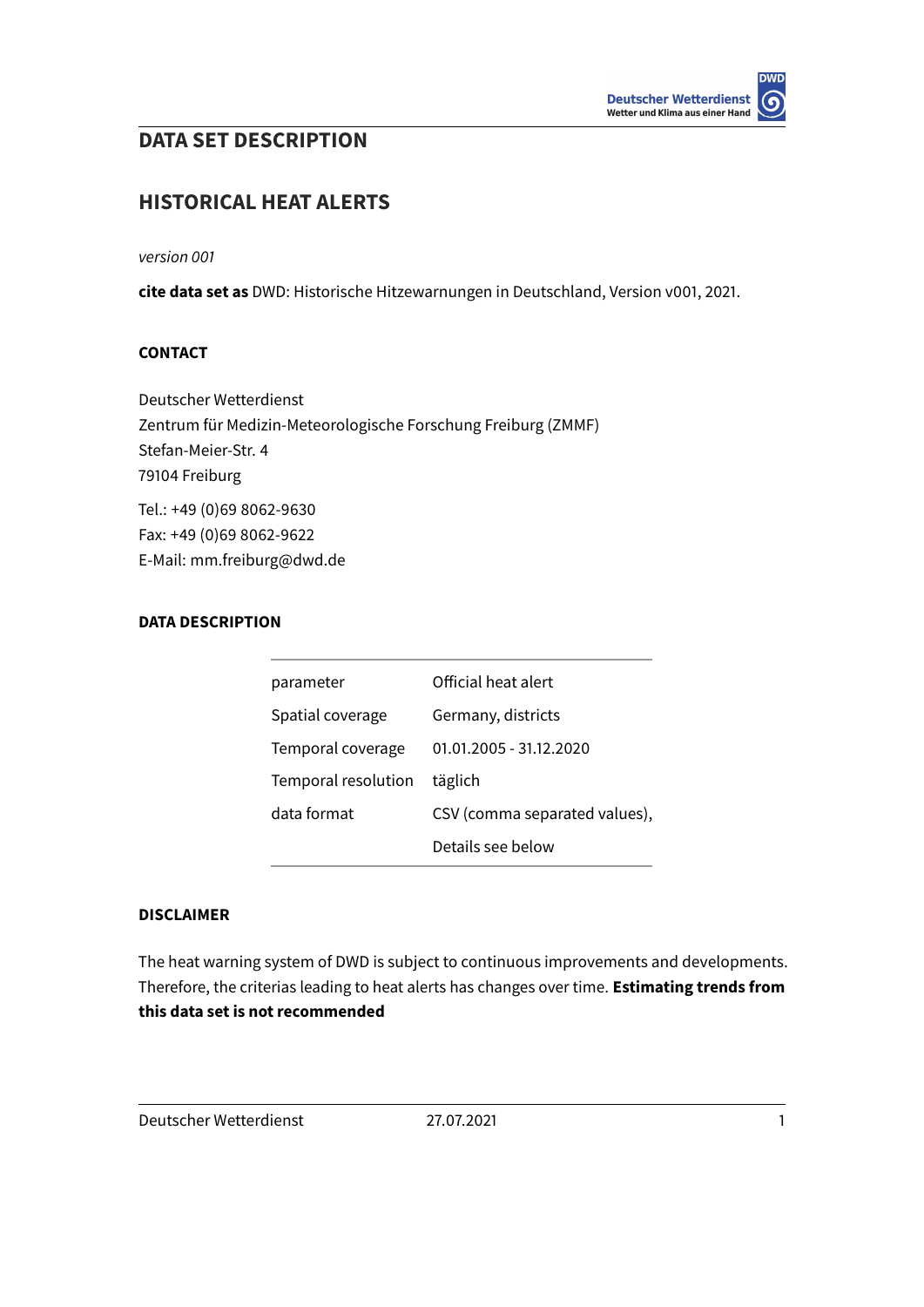## **DATA FORMAT**

Heat warnings per district and day are stored in one CSV-file per year. Field separator is a ", (comma), the file encoding is UTF-8 (-BOM). The header can be found in the first line of each file.

| district ID             | 3 letter ID of the district, e.g. BXX      |
|-------------------------|--------------------------------------------|
| date                    | date of the heat alert, format: YYYY-MM-DD |
| warning level see below |                                            |
| name                    | Name of the district                       |
| federal state           | name of the federal state                  |

# **WARNING LEVEL**

| code | description | criteria                                |
|------|-------------|-----------------------------------------|
|      | strong      | Perceived temperature above about 32°C  |
|      |             | for at least two days in a row and high |
|      |             | temperatures during the night.          |
|      | extreme     | perceived temperatur above 38°C.        |
|      | heat stress |                                         |

# **DISTRICTS**

The districts used in the DWD warning system are not always identical to the official districts of Germany.

## **COPYRIGHT**

see [https://www.dwd.de/EN/service/copyright/copyright\\_node.html](https://www.dwd.de/EN/service/copyright/copyright_node.html)